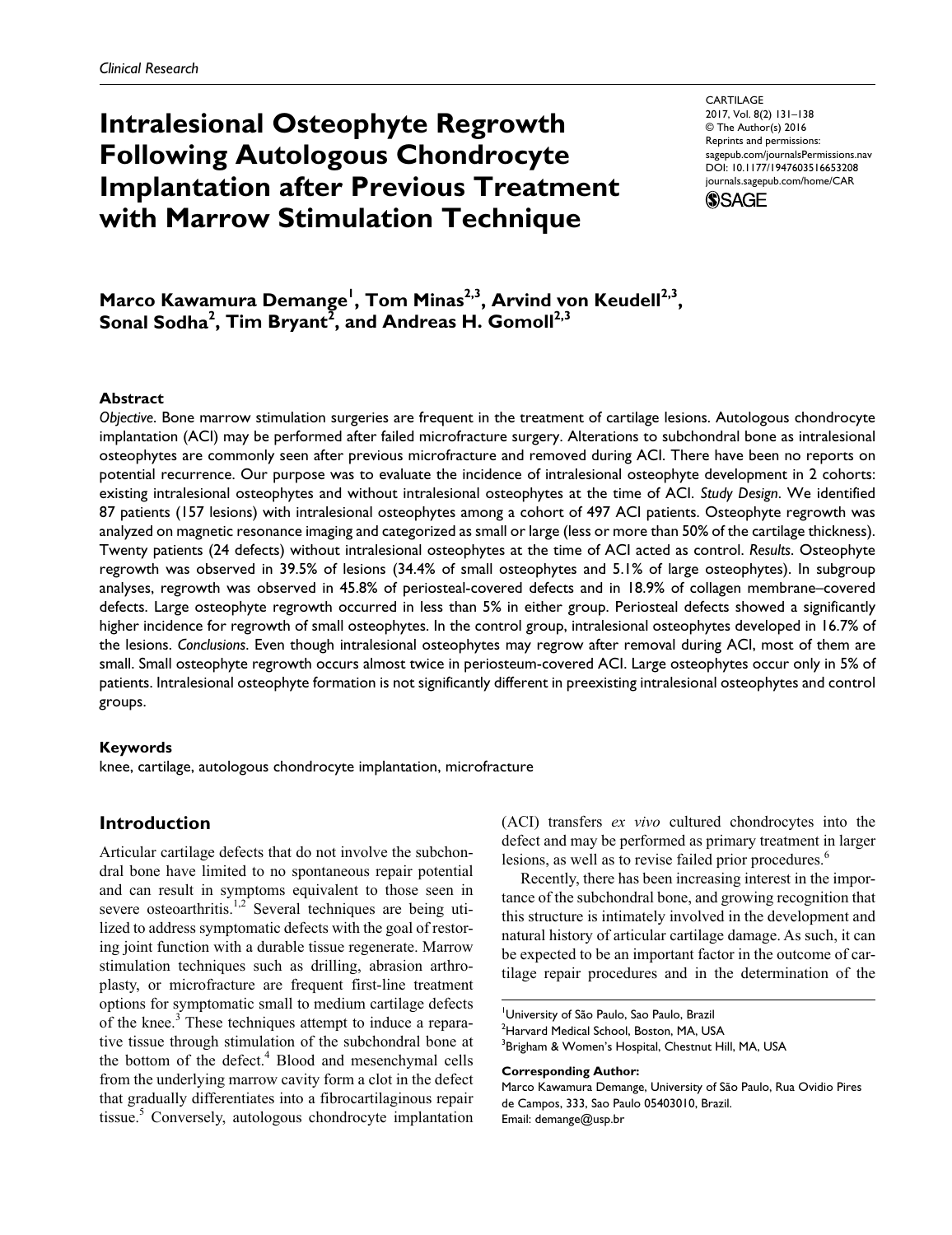|                       | Number<br>of Patients | Age at ACI (years)        | Number of Defects with<br>Intralesional Osteophytes<br>at ACI Surgery |                  | Lesions per Patient | <b>Lesion Size</b>                         | Total Defect Area<br>per Patient |
|-----------------------|-----------------------|---------------------------|-----------------------------------------------------------------------|------------------|---------------------|--------------------------------------------|----------------------------------|
| pACI                  | 64                    | 33.5 (18-54; SD 9.6) n.s. | 120                                                                   | 1.9              | n.s.                | 4.2 cm <sup>2</sup> (0.5-13; SD 2.9)       | 8.4 (2.3-13; SD 4.7)             |
| cACI                  | 23                    | 37.5 (21-54; SD 7.6)      | 37                                                                    | 6. ا             |                     | 4.9 cm <sup>2</sup> (1.0-17; SD 2.8)       | $9.7$ (2.2-17; SD 5.4)           |
| Total: pACI<br>+ cACI | 87                    | 36 (18-54; SD 8)          | 157                                                                   | $\overline{1.8}$ |                     | 4.75 cm <sup>2</sup> (0.5-15; SD 2.7)      | 8.9 (2.3-17; SD 4.9)             |
| Control<br>group      | 20                    | 28 (15-45; SD 9)          | 0                                                                     | 1.2              |                     | 3.9 (1.9-8.5; SD 1.8) 4.8 (1.9-11; SD 2.6) |                                  |

#### **Table 1.** Patient Demographics.

ACI = autologous chondrocyte implantation; pACI = periosteal ACI; cACI = collagen membrane ACI.

patients' prognosis.<sup>7</sup> As our understanding of the underlying pathophysiological changes grows, cartilage damage and osteoarthritis has evolved into a disease of the osteochondral unit and entire joint rather than a disorder limited to the articular cartilage. It is becoming apparent that without support from an intact subchondral bed, any treatment of the surface chondral lesion is more likely to fail.<sup>7</sup> Injury to the subchondral plate or calcified cartilage is thought to trigger reactivation of the secondary center of ossification, leading to thickening of the subchondral plate and calcified cartilage, and causing the tidemark to advance with corresponding thinning of the overlying cartilage.<sup>8-10</sup>

Recent studies have demonstrated subchondral bone changes in 30% to 50% of patients treated with microfracture, such as sclerosis, subchondral cysts, and osseous overgrowth resulting in the formation of intralesional osteophytes, $3,11-14$  which may be among the factors causing increased failure of ACI after prior microfracture.<sup>14,15</sup>

It has been recommended that these intralesional osteophytes be removed during revision with ACI to thin out the thickened subchondral plate, both to mechanically reduce the pathologically elevated stiffness as well as to simply create space in the defect for the regenerative tissue.<sup>14</sup> The authors had noticed regrowth of bone previously removed for notchplasty during ACL reconstructive surgery, raising concerns that osteophytes might recur as well. There have been no specific studies on the recurrence of intralesional osteophytes to determine the utility of removal during ACI surgery.

The purpose of this study was to review the incidence of intralesional osteophyte development in 2 cohorts of patients: those who had existing intralesional osteophytes removed during ACI and those who presented without intralesional osteophytes at the time of ACI. We hypothesized that intralesional osteophytes removed during ACI surgery would not regrow.

## **Methods**

## *Demographics*

All patients enrolled in this study provided prior written consent for inclusion in our center's institutional review board–approved cartilage repair database.

A total of 497 patients underwent ACI surgery between June 1995 and December 2008. The general indications for ACI were followed as published elsewhere in greater detail: symptomatic, large full-thickness chondral defects of the knee that had failed nonoperative measures and prior surgical intervention with debridement or bone marrow stimulation techniques.<sup>6,16</sup> Among this group, 165 patients were treated for intralesional osteophytes at the time of ACI, of which 87 patients underwent postoperative magnetic resonance imaging (MRI) at more than 1-year follow-up (**Table 1**). Data from these 87 patients (53 males and 34 females) were analyzed for osteophyte regrowth after prior removal (**Figs. 1-4**). A separate group of 20 patients without intralesional osteophytes at the time of ACI were selected as a control group; all of these patients underwent a routine postoperative MRI at a minimum of 12 months.

Osteophyte regrowth was categorized into 2 types: "small" when osteophytes regrew to less than 50% of the thickness of surrounding cartilage (**Fig. 3**), or "large" when osteophytes exceeded more than 50% of the cartilage thickness (**Fig. 4**). Intralesional osteophyte measurement was performed with MRI using Osirix Imaging Software (Advanced Open Source PACS Workstation DICOM Viewer, Pixmeo SARL). Two orthopedic surgeons with experience in cartilage repair and musculoskeletal MRI evaluation performed all measurements. In case of nonagreement regarding the osteophyte category, a third observer would decide.

## *Surgical Technique*

The details of the ACI procedure have been described previously in greater detail.<sup>17</sup> In summary, autologous chondrocytes were expanded in cell culture from a cartilage biopsy harvested arthroscopically (Carticel, Genzyme Bio Surgery/ Vericel, Cambridge, MA). In a second procedure, the cartilage defects were prepared by outlining all degenerated tissue with a fresh scalpel blade; then removing the tissue with a curette, including the layer of calcified cartilage, being mindful not to injure the subchondral plate by exerting excessive pressure. Intralesional osteophytes encountered during the debridement were removed with use of a high-speed bur under constant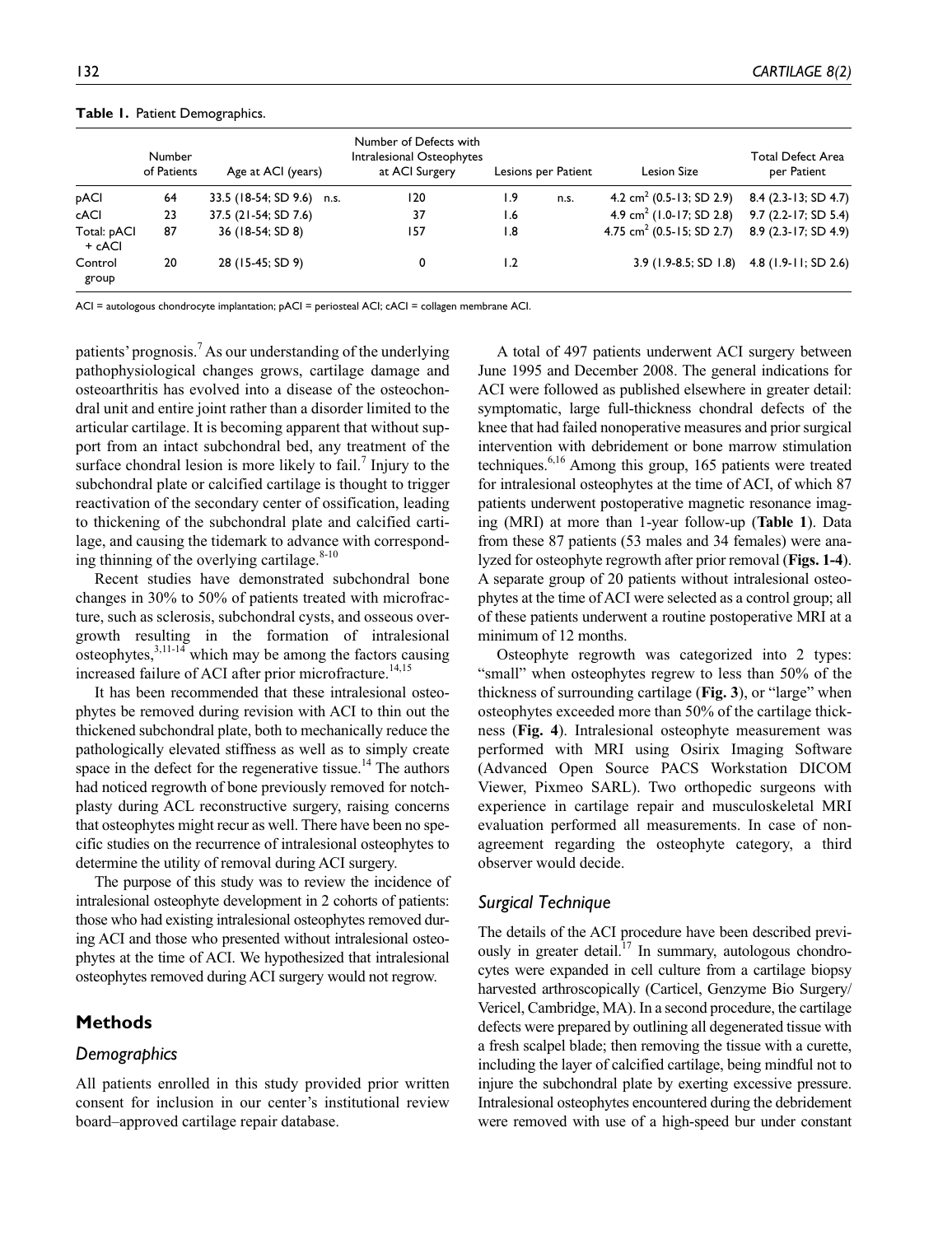

**Figure 1.** Intralesional osteophyte observed during surgery (**top left**), after osteophyte removal (**top right**), autologous chondrocyte implantation (ACI) covered with periosteal patch (pACI) (**bottom left**), and 1-year follow-up magnetic resonance imaging without intralesional osteophyte (**bottom right**).

cold irrigation to avoid overheating the bone (**Fig. 5**) Excess bone was burred down to the level of the surrounding, normal subchondral plate. Bleeding from the bone is generally minimal, provided care is taken not to extend the resection past the subchondral plate into the subchondral bone. Any existing bleeding is easily addressed with fibrin glue.

A periosteal patch harvested from the proximal tibia or a collagen membrane was then secured with resorbable sutures and fibrin glue (Tisseal, Baxter Biosurgery, Deerfield, IL) sealant. Periosteum (**Fig. 1**) was used until May 2007, and a type-I/III porcine collagen-membrane (BioGide, Geistlich Pharma, Wolhusen, Switzerland) since then<sup>18</sup> (**Fig. 2**). This membrane is derived from porcine peritoneum and resorbs within a few months of implantation. It is currently Food and Drug Administration approved in the United States only for dental applications; the use for ACI is off-label. After patch fixation, cultured autologous chondrocytes were then injected underneath the patch at an approximate density of 1 M cells per  $\text{cm}^2$ .

Articular comorbidities such as malalignment, patellar maltracking, and meniscal or ligamentous deficiency were corrected in a staged or concurrent procedure.

## *Statistical Analyses*

We performed descriptive analyses of the data. In order to compare subgroups we performed a chi-square test for the categorical data.

## **Results**

## *Intralesional Osteophyte Group*

Eighty-seven patients with 157 cartilage defects were treated with removal of intralesional osteophytes during ACI surgery. The mean age at implantation was 36 years (range 18-54 years; SD 8). There were no statistically significant differences between age or defect size for the 2 subgroups (periosteal patch–covered ACI [pACI] vs. collagen membrane–covered ACI [cACI]). The average size of the cartilage defect was 4.8 cm<sup>2</sup> per defect (range  $0.5$ -15 cm<sup>2</sup>; SD 2.7). Sixty-four patients (120 defects) were treated with periosteal patch–covered ACI (pACI) and 23 patients (37 defects) with collagen membrane–covered ACI (cACI).

Overall, osteophyte regrowth was observed in 62 lesions (39.5%) or 29 patients (33.3%). In the pACI group, osteophyte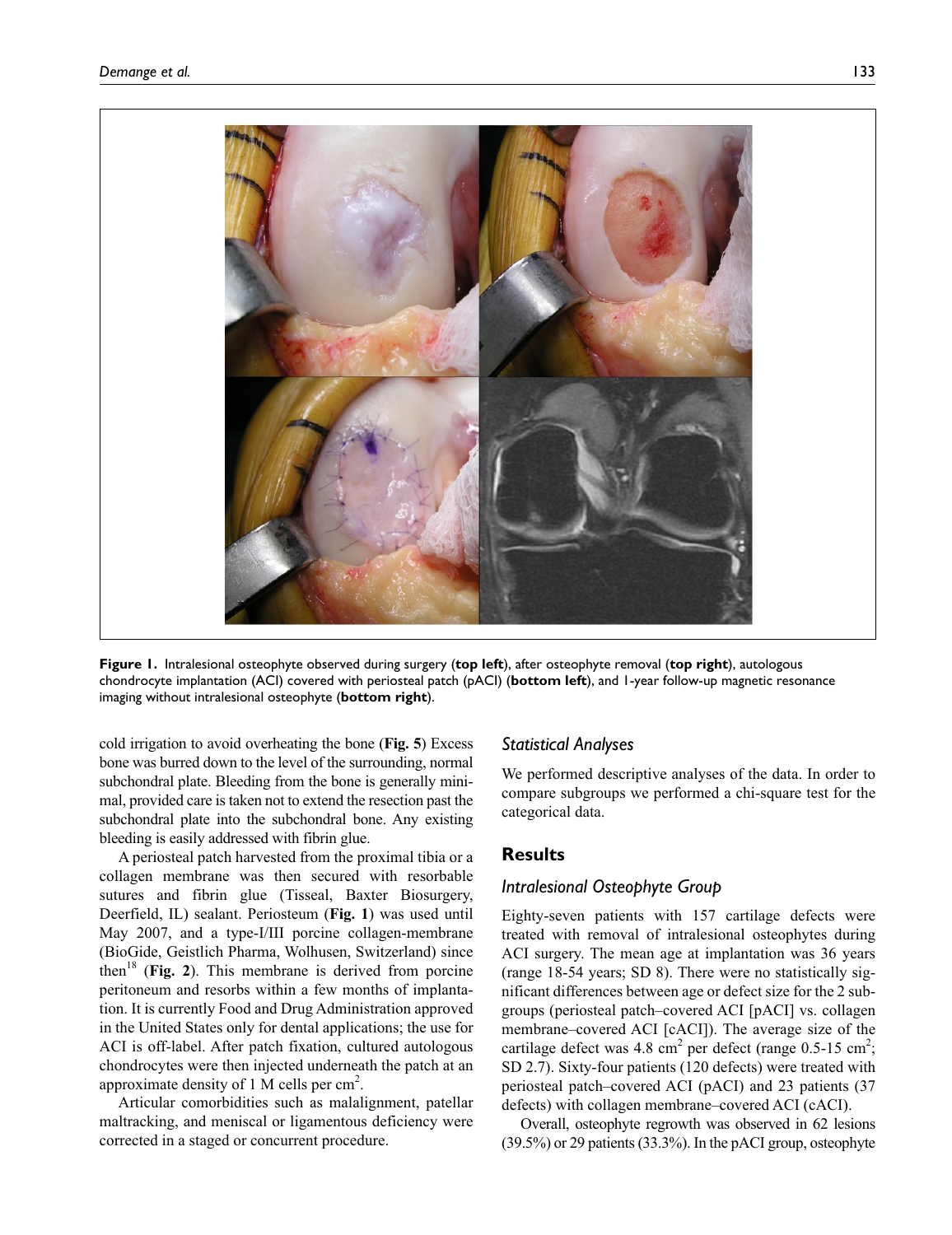

**Figure 2.** Intralesional osteophyte observed during surgery (**top left**), after osteophyte removal (**top right**), autologous chondrocyte implantation (ACI) covered with collagen membrane (cACI) (**bottom left**), and 1-year follow-up magnetic resonance imaging without intralesional osteophyte (**bottom right**).



**Figure 3.** Intralesional osteophyte observed during surgery (**top left**), after osteophyte removal (**top center**), autologous chondrocyte implantation (ACI) covered with collagen membrane (cACI) (**top right**), and 1-year follow-up magnetic resonance imaging with small intralesional osteophyte (**bottom row**).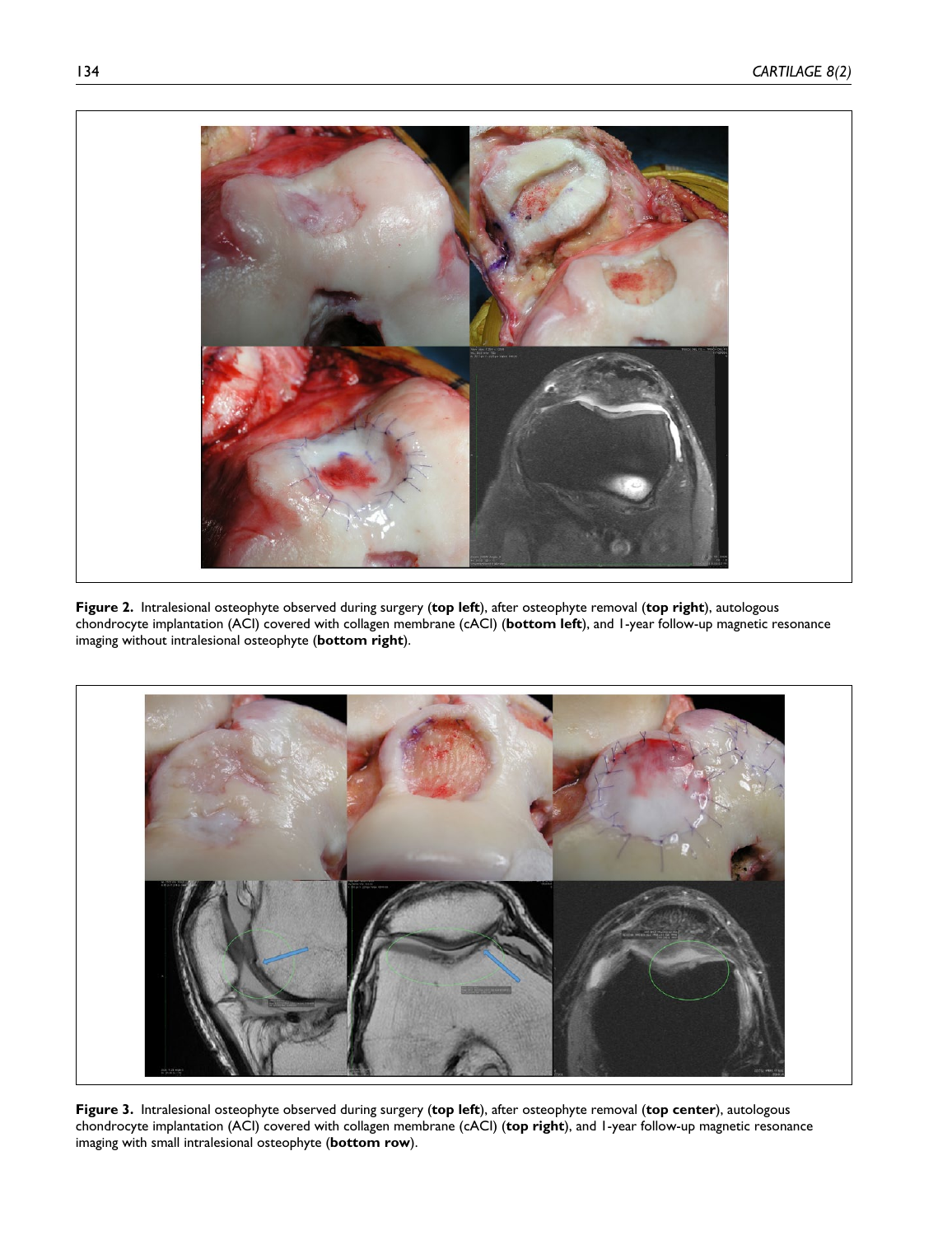

**Figure 4.** Intralesional osteophyte observed during surgery (**top left**), after osteophyte removal (**top right**), autologous chondrocyte implantation (ACI) covered with collagen-membrane (cACI) (**bottom left**), and 1-year follow-up magnetic resonance imaging with large intralesional osteophyte (**bottom right**).



**Figure 5.** Intralesional osteophyte (**left**) prior to removal. Note changes in the subchondral bone. Bone aspect after osteophyte removal (**right**) with high-speed bur.

regrowth was observed in 55 lesions (45.8%) or 23 patients (35.9%). In the cACI group, osteophyte regrowth was observed in 7 lesions (18.9%) or 6 patients (26.1%). Comparing both groups, pACI showed a higher incidence of osteophyte regrowth  $(P < 0.01)$  (**Table 2**). There was no disagreement regarding the osteophyte regrowth category among the 2 independent evaluators.

Further categorizing osteophyte regrowth based on size, small osteophyte regrowth was observed in 54 lesions  $(34.4\%)$ or 25 patients (28.7%) overall. Small osteophyte regrowth was observed in 50 lesions (41.6%) or 21 patients (32.8%) in the pACI group, and in 4 lesions (10.8%) or 4 patients (17.4%) in the cACI group. Comparing both groups, pACI showed a higher incidence of small osteophyte regrowth (*P* < 0.01) (**Table 2**).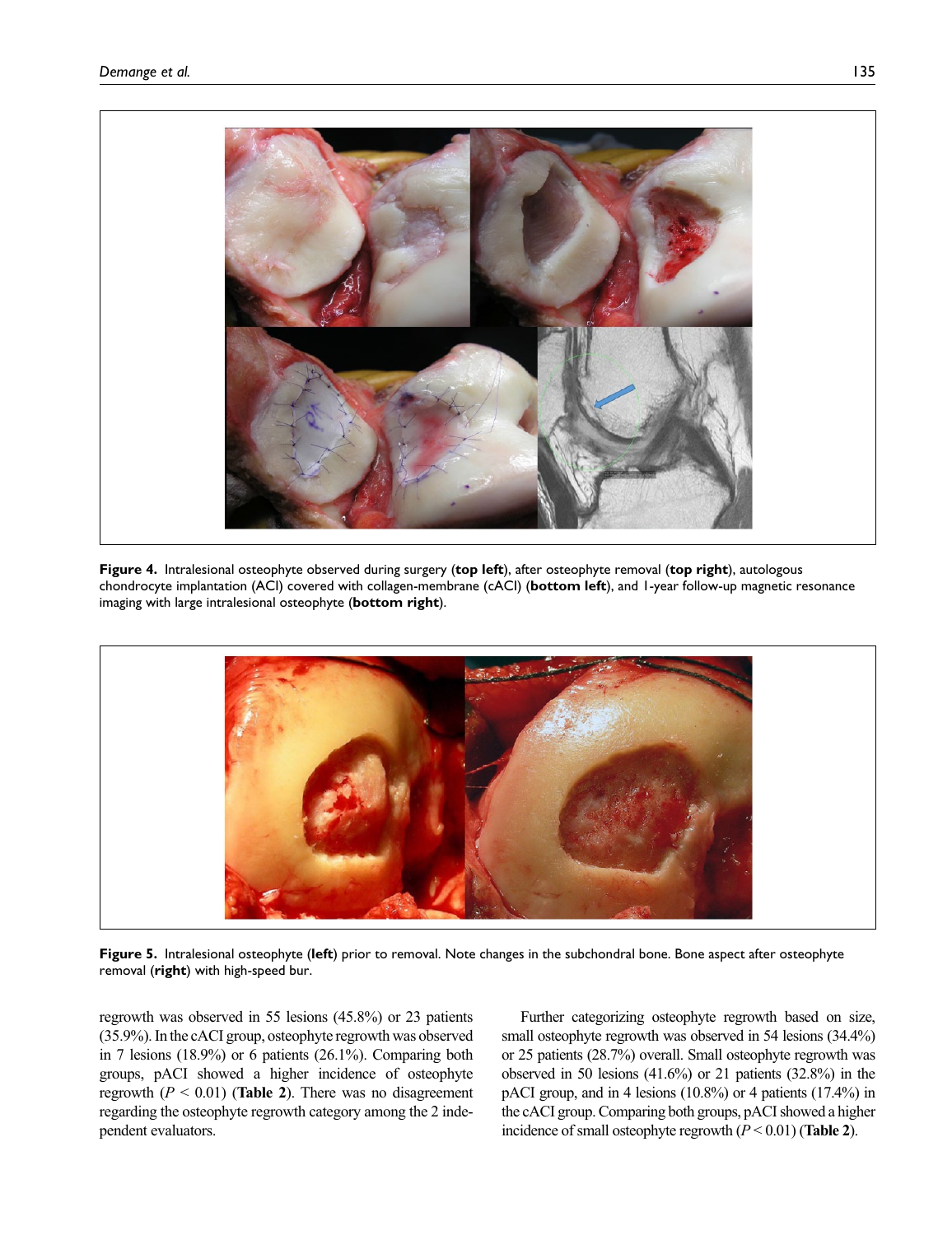|                 |                 | Osteophyte<br>Regrowth |                  | Osteophyte<br>Regrowth <50% |                  | Osteophyte<br>Regrowth >50% |                   |
|-----------------|-----------------|------------------------|------------------|-----------------------------|------------------|-----------------------------|-------------------|
| pACI            | Lesions         | 55 (45.8%)             | $P < 0.01$ (pACI | 50 (41.6%)                  | $P < 0.01$ (pACI | 5(4.2%)                     | n.s. $(P = 0.34)$ |
|                 | <b>Patients</b> | 23 (35.9%)             | vs. cACI)        | 21 (32.8%)                  | vs. cACI)        | 2(3.1%)                     | (pACI vs. cACI)   |
| cACI            | Lesions         | 7 (18.9%)              |                  | 4(10.8%)                    |                  | 3(8.1%)                     |                   |
|                 | <b>Patients</b> | 6(26.1%)               |                  | 4 (17.4%)                   |                  | 2(8.7%)                     |                   |
| Total: $pACI +$ | Lesions         | 62 (39.5%)             |                  | 54 (34.4%)                  |                  | 8(5.1%)                     |                   |
| cACI            | <b>Patients</b> | 29 (33.3%)             |                  | 25 (28.7%)                  |                  | 4(4.6%)                     |                   |
| Control         | Lesions         | 4 (16.7%)              | n.s. (cACI vs.   | 3(12.5%)                    | n.s. (cACI vs.   | (4.2%)                      | n.s. (cACI vs.    |
|                 | Patients        | 4 (20%)                | Control)         | 3(15%)                      | Control)         | l (5%)                      | Control)          |

**Table 2.** Intralesional Osteophyte Regrowth.

ACI = autologous chondrocyte implantation; pACI = periosteal ACI; cACI = collagen membrane ACI.

Large osteophyte regrowth was observed in 8 lesion  $(5.1\%)$  defects or 4 patients  $(4.6\%)$  overall. Large osteophyte regrowth was observed in 5 lesions (4.2%) or 2 patients (3.1%) of pACI patients, and in 3 lesions (8.1%) or 2 patients (8.7%) of the cACI patients. There were no statistically significant differences among both groups (**Table 2**).

Among the 157 lesions we could identify 5 cases where bone grafting was performed in a sandwich technique.<sup>19</sup> In this subgroup, only one case showed osteophyte regrowth, being smaller than 50% of the cartilage depth.

We observed 7 patients (8%) with ACI failures in this group. Among the failure patients there were 2 patients with 2 lesions that demonstrated osteophyte regrowth: one large and one small recurrence. There were too few failures to perform a meaningful statistical analysis of whether there was any correlation between osteophyte regrowth and failure.

## *Control Group*

Twenty patients (24 defects) without intralesional osteophytes acted as control: the average defect size was  $3.9 \text{ cm}^2$  (range 1.9-8.5 cm<sup>2</sup>; SD 1.8). The average age at implantation was  $28$ years (range 15-45 years; SD 9). There were no significant differences between the groups with and without intralesional osteophytes regarding average defect size and age. All control group patients were treated with collagen covered ACI (cACI).

Intralesional osteophytes developed in 4 defects (16.7%) in 4 patients (20%): 3 small osteophytes (12.5%) and 1 large osteophyte (4.2%) were observed (15% and 5% of patients, respectively). There were no statistically significant differences in osteophyte incidence between cACI patients with and without intralesional osteophytes removed during prior ACI surgery. One patient (5%) in the control group failed ACI; no osteophyte was seen in this patient.

## **Discussion**

Our study demonstrates that although there is a significant number of intralesional osteophytes that regrow after prior

surgical removal during ACI surgery, this rate is not significantly different than that seen in patients without preexisting intralesional osteophytes, provided a collagen membrane is used during ACI (cACI). To our knowledge this is the first large prospective cohort investigating osteophyte regrowth after prior removal during ACI.

Most of the preexisting intralesional osteophytes in our series were due to previous marrow stimulation procedures. Previous studies demonstrated that ACI surgeries after previous bone marrow stimulation procedures lead to higher failure rate of ACI.<sup>14,15</sup> We believe that damage to subchondral bone may cause permanent histological changes and may lead to recurrent intralesional osteophyte formation. However, with the current data we could not demonstrate whether osteophyte recurrence affects long-time survival of ACI procedures. Several studies have demonstrated an up to 50% incidence of subchondral changes, such as intralesional osteophytes, after microfracture or bone marrow stimulation procedures.<sup>3,13,20</sup> Animal studies also have demonstrated a high incidence of subchondral bone cysts after microfracture procedures. $^{21}$  The ACI procedure has also been reported to result in changes of the subchondral plate, albeit at a lower rate than microfracture  $(25\% \text{ vs. } 51.5\%)$ .<sup>22</sup> Finite element analysis models have suggested that subchondral stiffening and stress concentration may cause an elevation in shear stresses in the deep cartilage layers.<sup>23,24</sup> If intralesional osteophytes are present, the thinner layer of viscoelastic cartilage overlies a thickened and stiffened subchondral plate and is therefore more susceptible to damage from shear forces. We believe that microburring to remove the stiffened subchondral bone under copious cold irrigation is the best method to address intralesional osteophytes during surgery. Prior techniques included tamping the osteophyte down into the subchondral bone using a bone tamp, or debriding the osteophyte with a rangeur.

Although we observed that intralesional osteophyte regrowth occurs in approximately one third of patients, the incidence of osteophytes larger than 50% of the cartilage thickness was low (5.1%). We could not identify any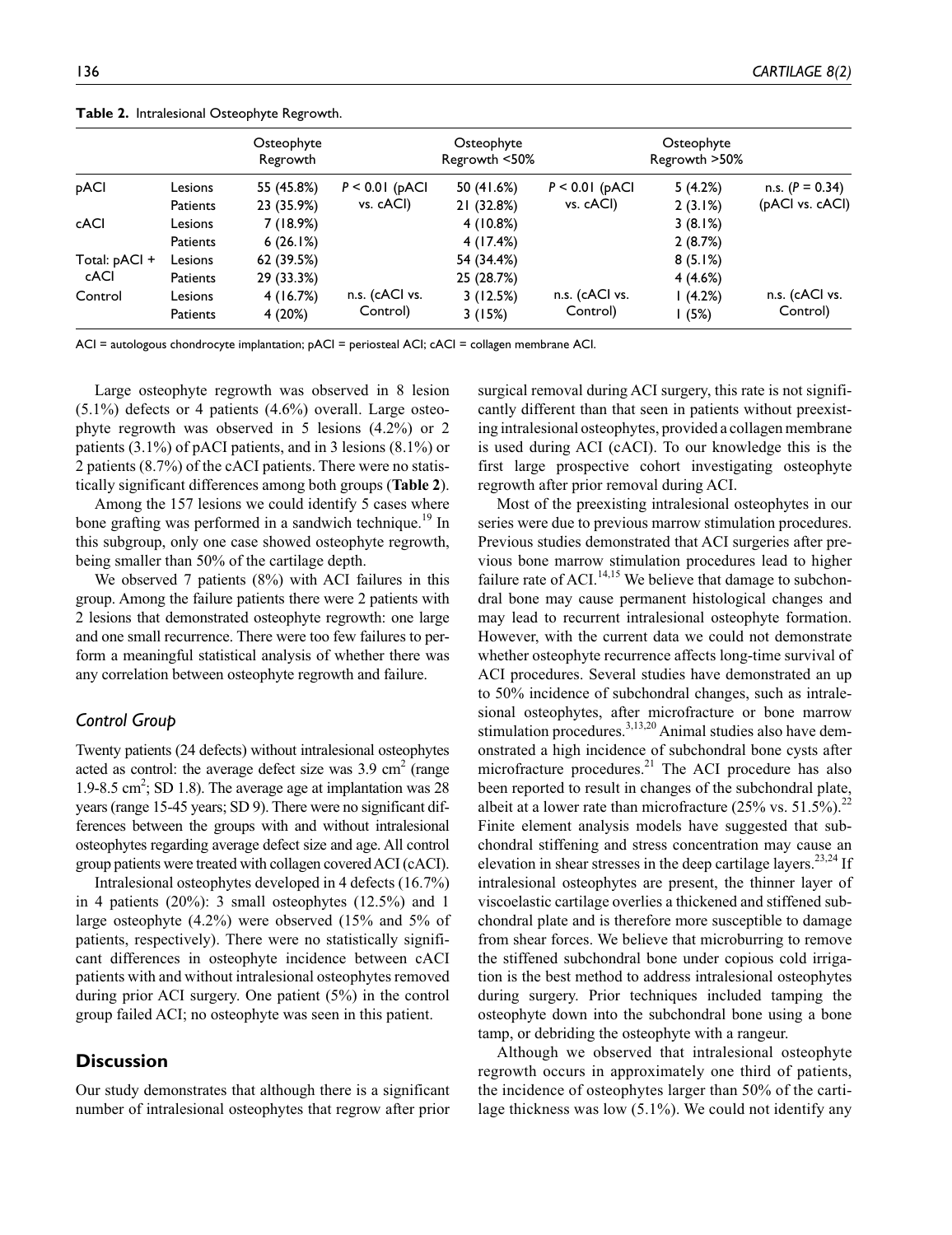correlation between osteophyte regrowth and ACI failure. Long-term clinical results seem to be more related to the type of cartilage defect, complexity of the defect, and whether a microfracture had been performed.<sup>16</sup> Therefore, we currently do not change our rehabilitation or physical restrictions in the presence of intralesional osteophyte removal, but we also believe that this question is not yet conclusively answered.

Previous studies have demonstrated that 25.7% of patients treated with periosteal-covered autologous chondrocyte require reoperation for hypertrophy of the graft or covering membrane compared to only 5% of patients after collagen membrane–covered ACI.<sup>18</sup> The use of a collagen membrane, rather than periosteum, for ACI also offers the benefit of a lowered incidence of osteophyte regrowth, an unsurprising finding given the role of periosteum in bone growth and healing.

Our study has limitations: MRIs were obtained at various time points between 1 and 3 years postoperative, with a majority between 12 and 18 months. Furthermore, this study was a nonrandomized cohort study rather than a randomized clinical trial, which would not have been feasible given the specific research topic.<sup>25</sup> Also, several patients who underwent surgery during the time of this cohort could not be included in this research due to lack of follow-up MRI. Finally, we have not evaluated subjective outcomes for patients in each group.

## **Conclusion**

Small osteophyte regrowth after prior removal occurs in approximately 17% of patients treated with collagencovered ACI, with almost twice that rate in periosteum-covered ACI. Large osteophytes occur only in 5% of patients regardless of which patch material was used. Surprisingly, the incidence of intralesional osteophyte formation is not significantly different between cohorts of patients with and without preexisting intralesional osteophytes at the time of ACI. Intralesional osteophytes therefore do not appear to be a contra-indication for ACI.

#### **Acknowledgments and Funding**

The author(s) received no financial support for the research, authorship, and/or publication of this article.

#### **Declaration of Conflicting Interests**

The author(s) declared no potential conflicts of interest with respect to the research, authorship, and/or publication of this article.

#### **Ethical Approval**

Ethical approval for this study was obtained from Partners Human Research Committee (APPROVAL NUMBER/ID: 2007P000470/ BWH).

#### **Informed Consent**

Written informed consent was obtained from all subjects before the study.

### **References**

- 1. Buckwalter JA. Articular cartilage: injuries and potential for healing. J Orthop Sports Phys Ther. 1998;28(4):192-202.
- 2. Heir S, Nerhus TK, Rotterud JH, Loken S, Ekeland A, Engebretsen L, *et al*. Focal cartilage defects in the knee impair quality of life as much as severe osteoarthritis: a comparison of knee injury and osteoarthritis outcome score in 4 patient categories scheduled for knee surgery. Am J Sports Med. 2010;38(2):231-7.
- 3. Mithoefer K, Williams RJ 3rd, Warren RF, Potter HG, Spock CR, Jones EC, *et al*. The microfracture technique for the treatment of articular cartilage lesions in the knee. A prospective cohort study. J Bone Joint Surg Am. 2005;87(9):1911-20.
- 4. Frisbie DD, Oxford JT, Southwood L, Trotter GW, Rodkey WG, Steadman JR, *et al*. Early events in cartilage repair after subchondral bone microfracture. Clin Orthop Relat Res. 2003;(407):215-27.
- 5. Steadman JR, Rodkey WG, Rodrigo JJ. Microfracture: surgical technique and rehabilitation to treat chondral defects. Clin Orthop Relat Res. 2001(391 Suppl):S362-9.
- 6. Gomoll AH, Farr J, Gillogly SD, Kercher J, Minas T. Surgical management of articular cartilage defects of the knee. J Bone Joint Surg Am. 2010;92(14):2470-90.
- 7. Gomoll AH, Madry H, Knutsen G, van Dijk N, Seil R, Brittberg M, *et al*. The subchondral bone in articular cartilage repair: current problems in the surgical management. Knee Surg Sports Traumatol Arthrosc. 2010;18(4):434-47.
- 8. Brandt KD, Radin EL, Dieppe PA, van de Putte L. Yet more evidence that osteoarthritis is not a cartilage disease. Ann Rheum Dis. 2006;65(10):1261-4.
- 9. Burr DB, Radin EL. Microfractures and microcracks in subchondral bone: are they relevant to osteoarthrosis? Rheum Dis Clin North Am. 2003;29(4):675-85.
- 10. Radin EL, Rose RM. Role of subchondral bone in the initiation and progression of cartilage damage. Clin Orthop Relat Res. 1986;(213):34-40.
- 11. Sterett WI, Steadman JR, Huang MJ, Matheny LM, Briggs KK. Chondral resurfacing and high tibial osteotomy in the varus knee: survivorship analysis. Am J Sports Med. 2010;38(7):1420-4.
- 12. Steadman JR, Briggs KK, Rodrigo JJ, Kocher MS, Gill TJ, Rodkey WG. Outcomes of microfracture for traumatic chondral defects of the knee: average 11-year follow-up. Arthroscopy. 2003;19(5):477-84.
- 13. Kreuz PC, Steinwachs MR, Erggelet C, Krause SJ, Konrad G, Uhl M, *et al*. Results after microfracture of full-thickness chondral defects in different compartments in the knee. Osteoarthritis Cartilage. 2006;14(11):1119-25.
- 14. Minas T, Gomoll AH, Rosenberger R, Royce RO, Bryant T. Increased failure rate of autologous chondrocyte implantation after previous treatment with marrow stimulation techniques. Am J Sports Med. 2009;37(5):902-8.
- 15. Pestka JM, Bode G, Salzmann G, Sudkamp NP, Niemeyer P. Clinical outcome of autologous chondrocyte implantation